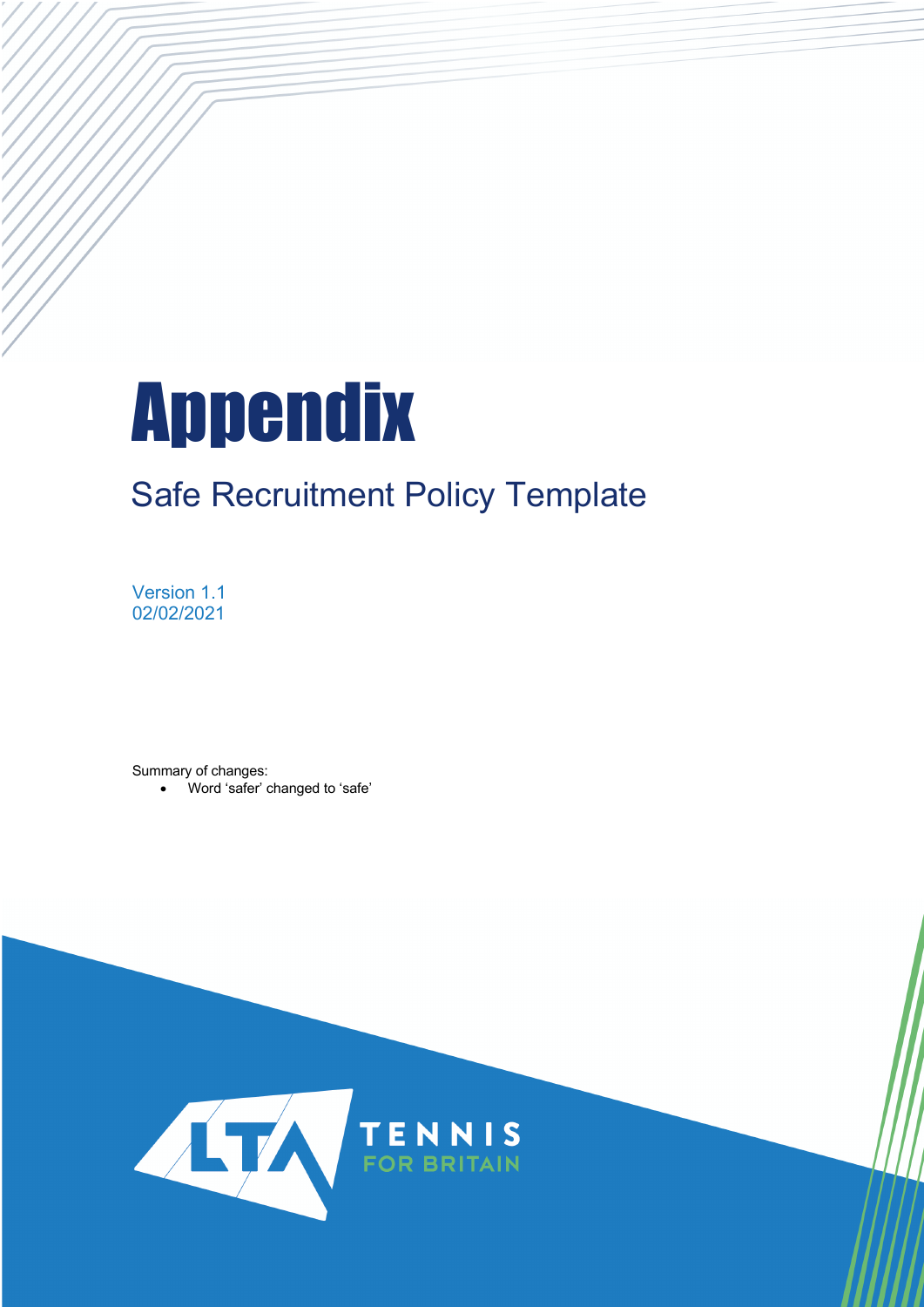### SAFE RECRUITMENT POLICY TEMPLATE

[Name of club/county] is committed to safeguarding children (anyone under 18) and adults at risk. [club/county] complies with National Safe Recruitment Procedures and relevant legislation to ensure a consistent and thorough recruitment process. [club/county] conducts Disclosure and Barring Service (DBS) checks on applicable positions as part of this process.

The aim of the Safe Recruitment policy is to help deter people who might abuse children or adults at risk from applying for roles where they will have access to those vulnerable groups.

Individuals involved in the recruitment and selection of staff are responsible for familiarising themselves with and complying with the provisions of this policy.

This Policy shall be applied consistently in relation to all staff regardless of age, disability, gender reassignment, marital or civil partnership status, pregnancy or maternity status, race, religion or belief, sex, or sexual orientation.

#### RECRUITMENT PROCESS

If a role involves working with children (anyone under 18) or adults at risk, the role requirements will be carefully reviewed to determine if a DBS check is required.

We will advertise for any vacant positions and any adverts and/or job descriptions will refer to any requirements to complete the appropriate DBS check.

All applicants are required to complete a standard application process to ensure they have all the information they need about our organisation, including the advertised role and to ensure we can assess their suitability for the role. This process will provide us with essential information such as employment history (either paid or voluntary), further education background, academic or vocational qualifications.

During the application process applicants are asked to confidentially selfdisclose any unspent criminal offences or child protection investigations. If the role requires an enhanced DBS check, we will also ask applicants to disclose any unprotected spent offences. Where the information raises a safeguarding concern, details will be shared with the LTA Safeguarding Team.

We will take reasonable steps to confirm the applicants' suitability for the role, including; verifying qualifications and professional memberships, assessing skills and relevant experience. All applicants will be asked to provide an explanation for any significant gaps or repeated changes in employment history where no reasons have been provided on their application. We may also ask interview questions which are designed to allow candidates to demonstrate the attitudes and values that people working with children need to have.

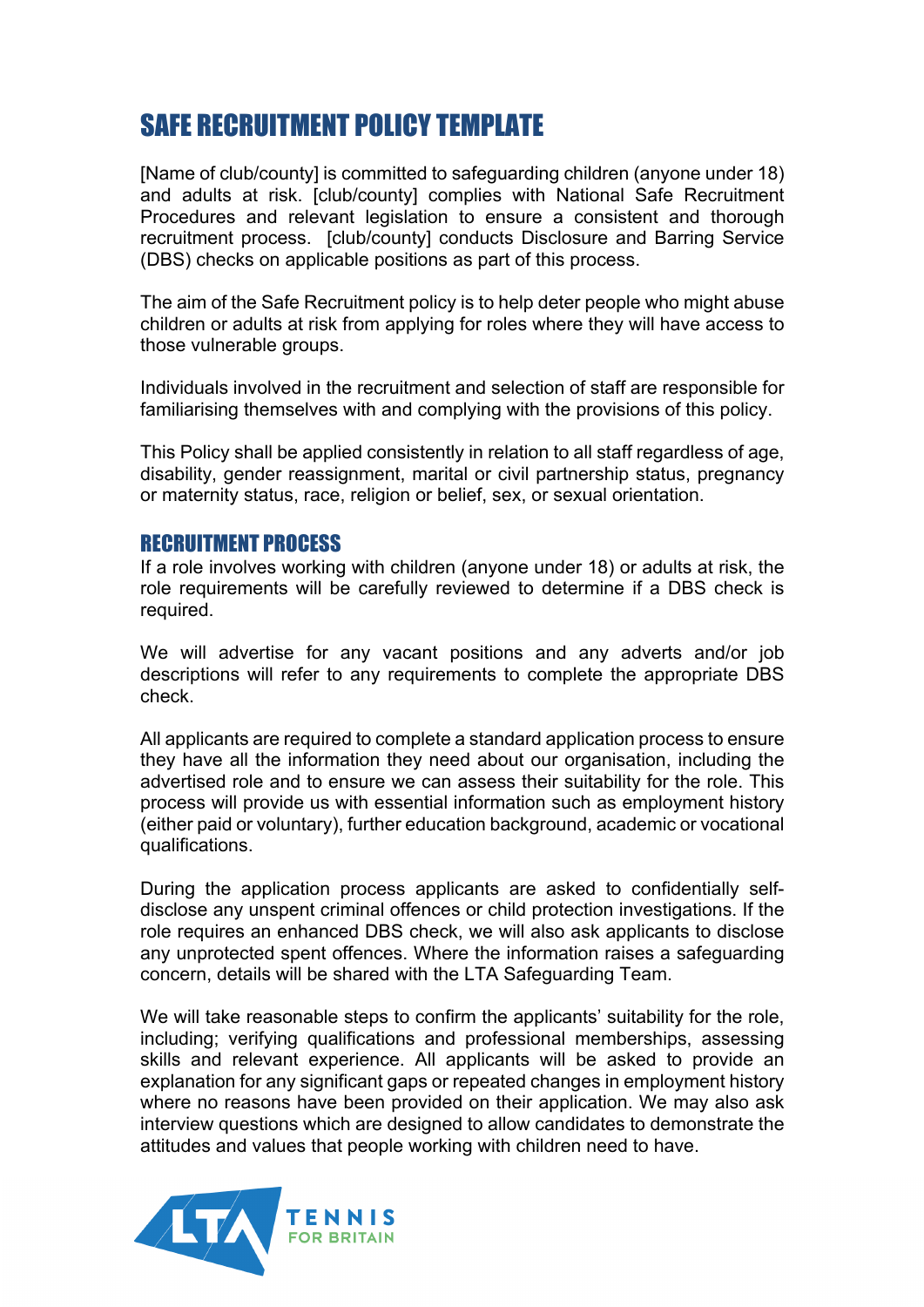Applicants will be asked to provide contact details of people willing to act as a referee during the application process. References are normally sought after a conditional offer of employment or engagement has been made, however there may be occasions when we ask applicants for their consent to contact a referee before an offer of employment or engagement has been made. All conditional offers of employment or engagement are subject satisfactory completion of all vetting processes including references.

[club/county] provides an induction programme for all new staff which includes our safeguarding policies and procedures. As part of the induction process all new staff are required to complete an initial probationary period to ensure that their conduct, performance, behaviours and attendance meet the required standards.

#### DBS CHECKS

Any individual intending to work in Regulated Activity with children, young people or adults are required to complete an Enhanced DBS check and Barred List check before commencement of employment or engagement and at least every 3 years during their employment or engagement.

Regulated activity is work that a barred person must not do. It is defined in the Safeguarding Vulnerable Groups Act 2006 (SVGA) which has been amended by the Protection of Freedoms Act 2012 (PoFA).

Any individual intending to work in a role which involves work with children or adults at risk but is not defined as Regulated Activity will be required to complete an Enhanced DBS check before commencement of employment or engagement and at least every 3 years during their employment or engagement. [club/county] will regularly monitor the specific nature of roles and whether they are defined as Regulated Activity.

All conditional offers of employment or engagement are subject to receipt of a satisfactory DBS check completed through the LTA, and an Overseas Criminal Record check if appropriate.

In order to minimise risk, if a role is not defined as Regulated Activity but requires an Enhanced DBS check and this check takes much longer than anticipated, in exceptional circumstances where a delay in employment or engagement may cause significant operational difficulties the [Chair/Manager/Secretary] may authorise an individual to commence their work in a supervised capacity. However this does not apply to roles considered as working in Regulated activity.

If we are not satisfied with the outcome of any of the above checks (DBS check or Overseas Criminal Record check) we may decide to withdraw a conditional offer of employment or engagement. We may also withdraw a conditional offer of employment or engagement if an applicant has failed to co-operate with this process or if the process has not been completed within reasonable timescales.